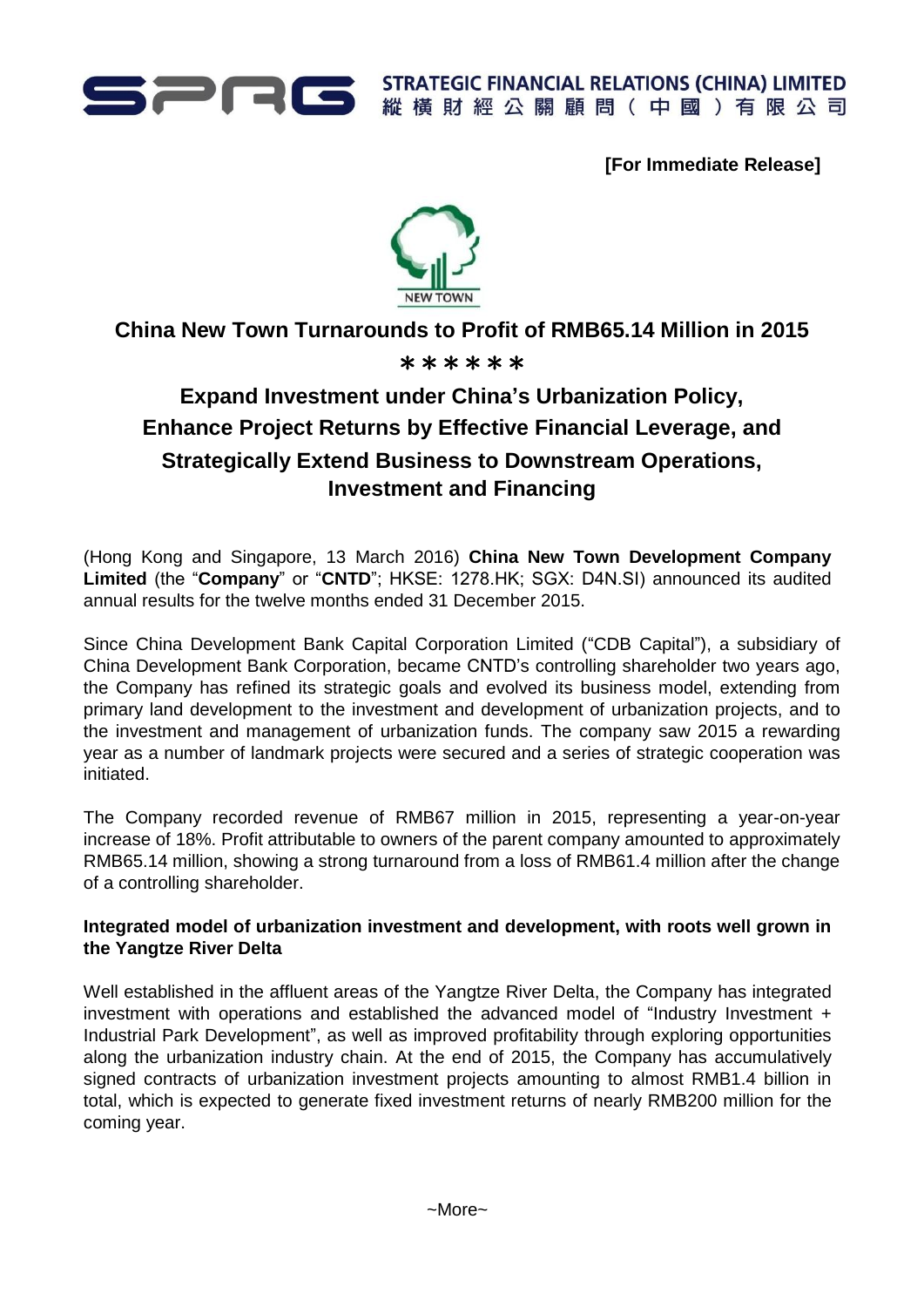Leveraging its strong relationship with local primary land development authorities, CNTD has entered into a strategic cooperation framework agreement in September 2015 with Shenzhen Venture Capital Group Co., Ltd. ("SVCG"), a leading venture capital with state-owned background. It has also acquired 13.9% equity interest in Jiangsu Hong-tu Software Venture Capital Investment Ltd. (Jiangsu Hong-tu Software VC), an indirectly owned subsidiary of SVCG, for a consideration of RMB37.5 million. The Company has previously obtained the Nanjing Yuhuatai District Twin Bridge and Software Valley Project, and has successfully earned a guaranteed annual return of 17% through the primary land development of this project which has about 20 million sq.m. of area under development. The capital injection in Jiangsu Hong-tu Software VC has allowed the Company to participate in the secondary development of the land parcel A5 with a gross floor area of nearly 180,000 sq. m., to be developed for mixed use of commercial and research offices, in Nanjing Yuhuatai District Software Valley. This paves the way for the Company to further develop this area into a showcase new town integrating high-end industries, commercial and leisure, culture and tourism, and livelihood functions.

Riding on the "Industry Investment + Industrial Park Development" model, the Company has entered into Yangzhou Airport New Town Cooperative Agreement with the Yangzhou Airport New Town Administrative Committee and Hengfeng Bank in December 2015. Pursuant to this agreement, the Company has committed to invest RMB300 million to finance the project's development by ways of direct equity investment and establishing dedicated funds, with such investment being able to enjoy visible and lucrative fixed annual returns which will be listed in the annual fiscal budget of the Jiangdu district government of Yangzhou city and credit enhancement by the government. In addition, through its controlled joint ventures, the Company will also participate in secondary land development in the region, as well as the construction and long term operations of high-end ancillary facilities including the smart application system and alternative energy system within the region, which is expected to generate long-term operating revenues for the Company.

# **Enhance Returns in Urbanization-related Projects through Effective Leverage**

With a registered capital of RMB50.9 billion and assets under management of more than RMB250 billion, CDB Capital, the Company's controlling shareholder, is a state-level investment institution that focuses on investment in new towns, strategic industry investment, overseas investment and fund management. Leveraging its "China Urbanization Strategic Alliance", the Company has obtained strong business network and other strategic support along the entire chain of the urbanization industry.

In the first half of 2015, the Company successfully completed the issuance of a 3-year offshore unrated RMB-denominated bond of RMB1.3 billion at a desirable coupon rate of 5.5%.

During the year, the Company, with the capacity as junior-tranche limited partner, invested RMB150 million in the RMB10 billion CDB (Beijing)-BOCOMM New-Type Urbanization Development Fund, which focuses on fixed-income investments in shanty-town redevelopment and urbanization projects. Through this fund, the Company has in aggregate financed 10 urbanization projects with a total amount of RMB65 million, which is expected to deliver an annual investment return of over RMB25 million, or more than 30%. In this RMB10 billion transaction, RMB2 billion capital from CDB associates was backed by low-cost funding of RMB8 billion, so the Company's investment enjoys an effective 5x leverage.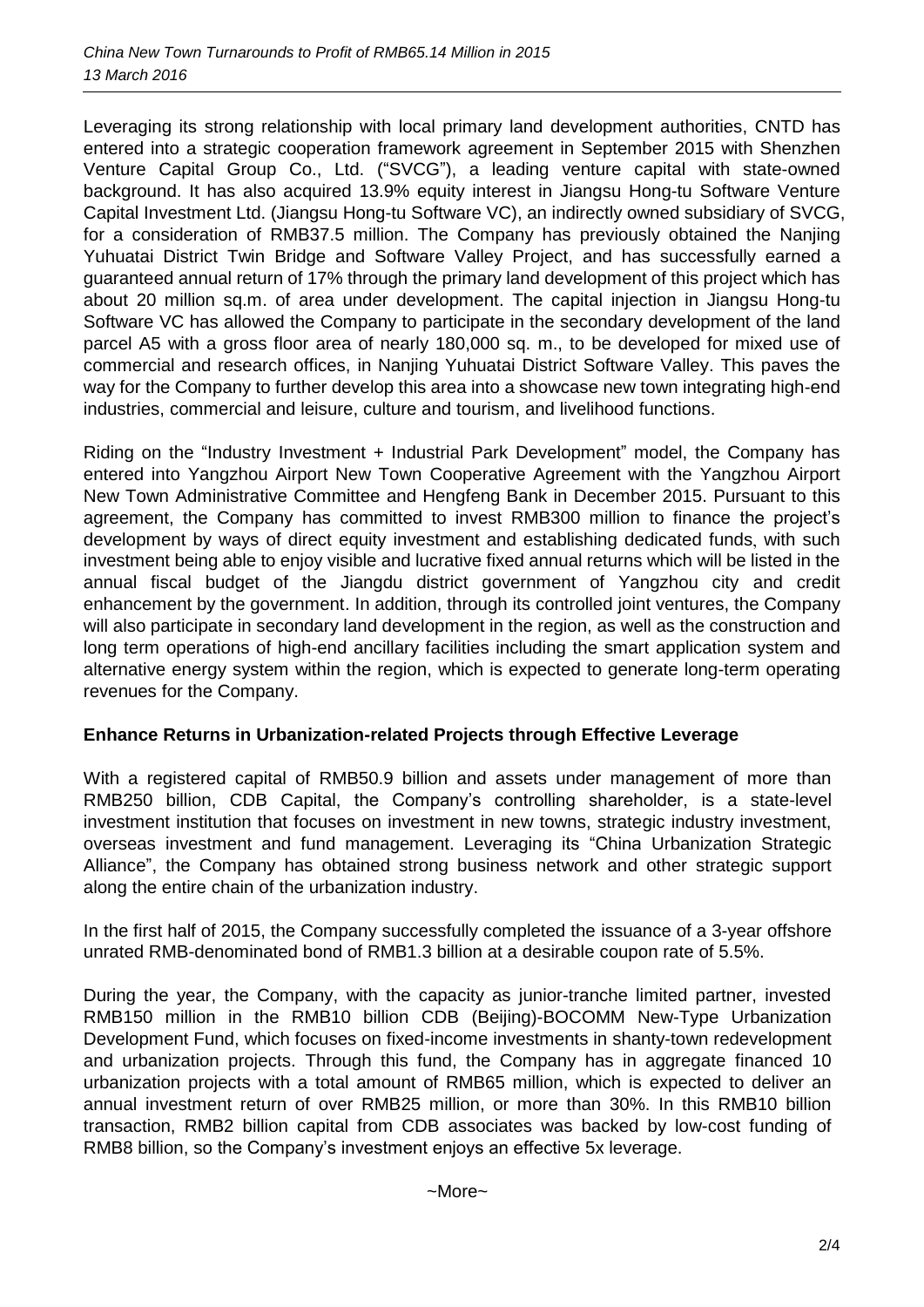In addition, the Company has entered an agreement with Sino IC Capital Management Company Limited, the manager of RMB120 billion National Integrated Circuit Fund, to form strategic partnership in a series of cooperation. It has laid the foundation for the Company's large-scale industrial park projects centering around national pillar industries in the foreseeable future.

#### **Increase Investment to RMB1.5-2 billion in 2016 to Cope with the Trend of Urbanization**

In 2016, the Company will capture the opportunities arising from national policies of shanty-town redevelopment, industry-township integrated development and urbanization construction by increasing efforts in project development and investment. The Company will also deepen its development in the Yangtze River Delta, "Beijing-Tianjin-Hebei" area and other first-and second-tier cities while forging long-term investment and improvement in profitability, and also exploring more financing channels in China and oversea.

The Company's investment will focus on projects with high safety margin and derive high investment returns by effective and well managed use of leverage. In the aspect of downstream operating business, the Company will fully utilize the advantage brought by operational platforms of each project and close partnership with government entities. It will also actively explore investment and development opportunities with the objective of achieving profitability from high value-added segments in the urbanization industry. Furthermore, the Company will continue to advance the progress of existing projects and unlock the cash value of the Company's historical investments.

Stepping up from the newly secured RMB1 billion investment in 2015, CNTD targets to make further investment of RMB1.5-2 billion in urbanization projects or under CDB new town new-type urbanization funds in 2016.

In fact, CNTD has been preparing itself for new project launching in the coming year. The Company has entered agreement with China Industrial Bank Wealth Management Co. and CDB Jingcheng (Beijing) Investment Fund Company Limited to jointly establish a RMB5 billion fund with an investment focus in urbanization-related projects and an investment period of 8 years. The transaction is pending independent shareholders' approval in the Company's extraordinary general meeting. The Company will make a nearly 21% contribution to the total investment, representing a 5x leverage of its funding. With the guarantee of quality projects, the investment return is expected to be enhanced by such effective use of leverage. This low cost, large-scale financing transaction will provide a strong capital base for the Company's investment in the coming few years, and therefore fuel the realization of quality projects and bring along promising prospects for the Company.

 $~\sim$ Fnd $~\sim$ 

# **About China New Town Development Company Limited ("CNTD")**

# (HKSE: 1278.HK; SGX: D4N.SI)

China New Town Development Co. Ltd. is dual-listed on the SGX and HKEX. On 28 March 2014, China Development Bank Capital Corporation Ltd. ("CDB Capital"), a wholly owned subsidiary of China Development Bank, became the controlling shareholder of CNTD holding 54.3% equity interests. With a registered capital of RMB50.9 billion and assets under management exceeding RMB250 billion, CDB Capital focuses on investment in new cities and towns, investment in strategic industries, overseas investment and fund business.